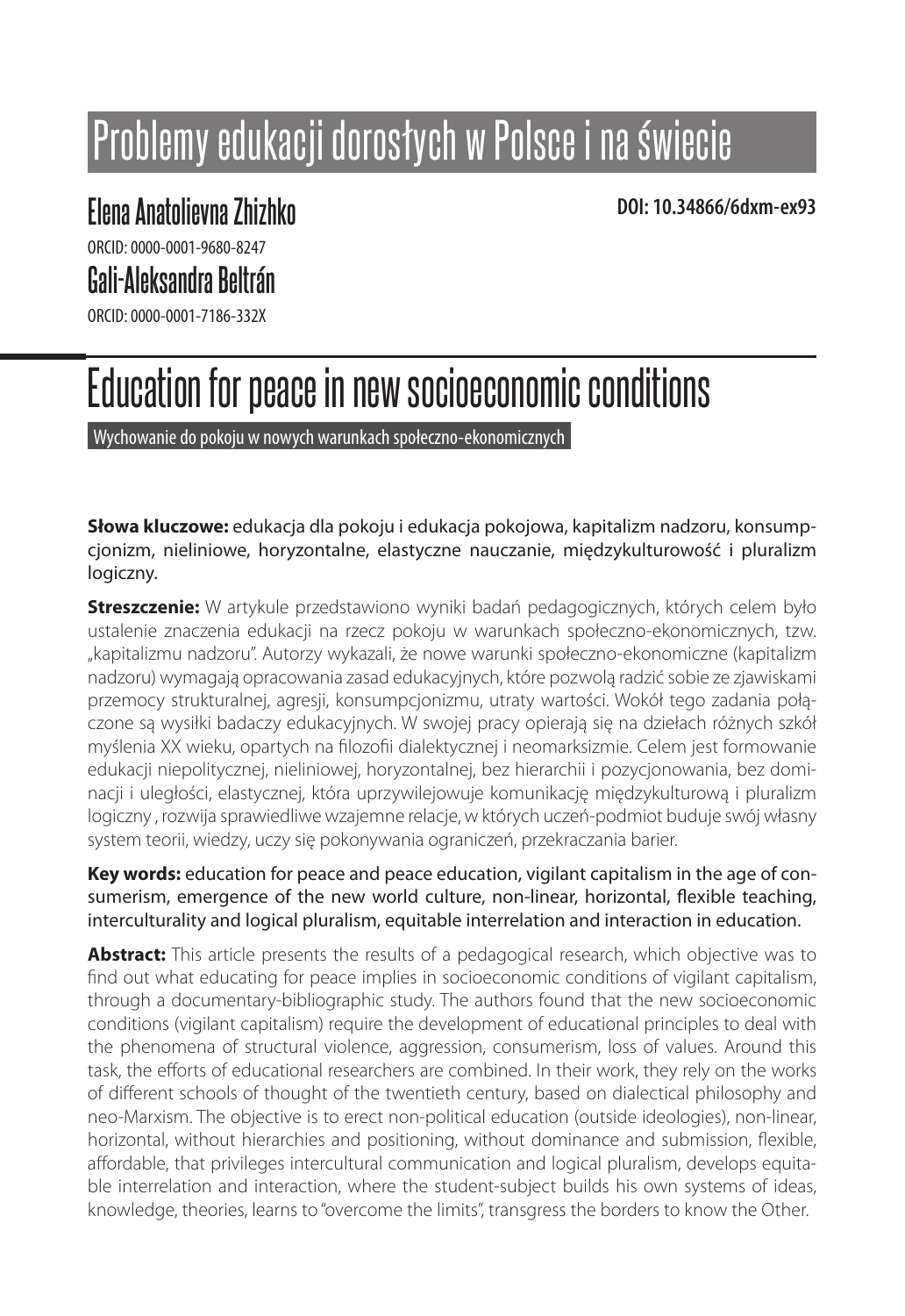## **Introduction**

International policies for peace culture, as well as institutional peace studies and peace education, began in the 1940s. It is about eighty years of intensive real work and joint efforts (both intellectual and financial investment) of various countries in order to build a culture of peace in the world, prevent wars and violence.

However, the wars continue, the suppressions are more cruel and massive, the weapons are increasingly sophisticated and destructive, the family is disintegrating, it is even at risk of disappearing as a social institute, bulling in schools is already common, youth and adolescent suicides increase, the world, in general, becomes more cruel and ruthless. In short, the current context is far from being defined as an environment of peace. It must be recognized that we continue to live in a world permeated by violence, cruelty, crime, fanaticism, terror, intimidation.

Are we humans capable to dominant the feelings of envy, anger, rage, fury, resentment towards the Other? Can we build peace? How to educate for peace? Humanity has searched for the answers to these questions for several centuries. Thus, eminent thinkers, philosophers, sociologists, writers, have defined the human condition as, for example, Emmanuel Kant (18th century) does: "Nothing has ever been done directly from the curve of humanity […] culture does not save us from our barbarism […] all our achievements do not guarantee our continuity" (Kant, 1978).

Likewise, the great Russian writer Fyodor Dostoevsky (19th century) comes to the conclusion that: "Human is a great enigma and we have to solve it […] human is not yet ready for freedom, free choice […] he lacks learn to subordinate oneself […] In the soul of human, Christ has nothing to do…" (Dostoevsky, 1990).

Even with the unflattering panorama of the human condition, the thinkers acclaim "not to confuse the evil that is in human with the same human". They do not lose faith in the human and undertake the search for strategies for his "correction". Thus, Comenius (17th century) raised for the first time the education for peace, which objective is the moral, political and Christian renewal of humanity. For him, education must serve the conversion of human into a harmonious whole (at peace with himself, with others and with the macrocosm) through the full development of all his potentialities and abilities, and not only of reason. Everyone should have access to education (not just the elite or enlightened); all persons have an innate aptitude for knowledge (Palacios, 1978).

Equally, contemporary thinkers do not lose faith in human, they trust that in spite of everything, "there is much light left in human": "Evil cannot exist as an ideological principle. By its nature, the Good tends more to be transmitted and diffused. However, in both cases, arbitrary factors act... That is why I laugh at any categorical moral statement. This man is good... That man is bad... A man is always another man´s friend and brother... A man is always another man´s enemy... And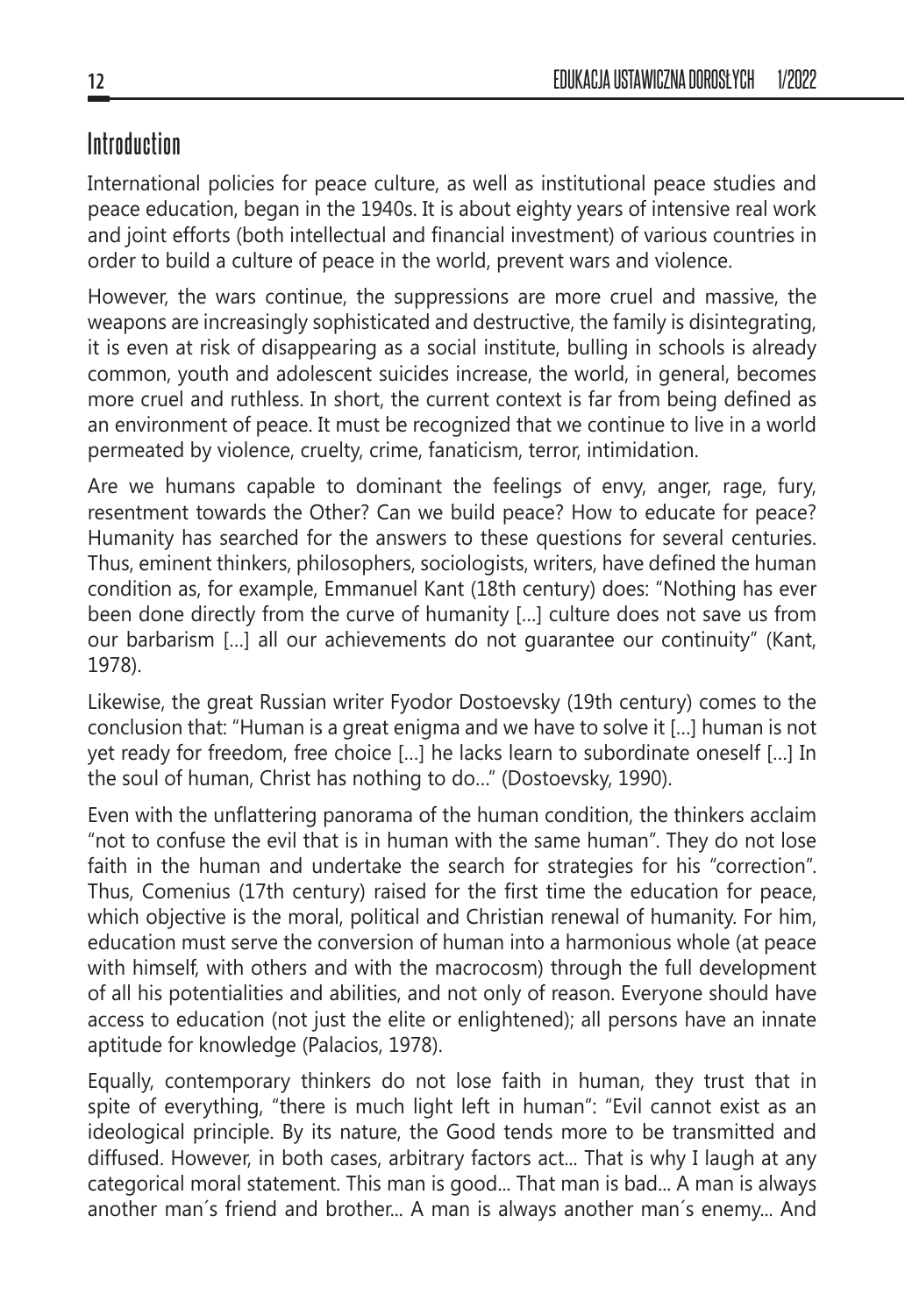many others... A man is for another man... how to say it better? – *tabula rasa*... In other words, whatever. Depending on the circumstances… The human is capable of everything, bad and good. It is sad to admit it, so I ask God to give us strength and courage. Better than that, that he put us in circumstances of time and space that are conducive to good" (Dovlatov, 2016, p. 95).

Scholars believe that in order to educate young generations to live in peace, it will be necessary to reconstruct the conceptions of the State and the nation that the Western tradition has erected, as well as review the relations between the State and contemporary societies, analyze the intercultural processes of integration and differentiation that occur in them. Education will only have significance, impact and value when it is critically assumed, as a pedagogical-political-social-epistemicethical act and as a de-colonial pedagogy that seeks to intervene in the "refounding of society", as Paulo Freire said (2004). It is about "rethinking its structures that racialize, inferiorize and dehumanize and trace out paths for a different praxis" (Walsh, 2010, p. 18).

We know that throughout the history of our civilization, persons have sought perfection: to live in peace, to find the truth, to invent the perfect organization of society, to overcome disease, etc. Surely, we can draw a line of tradition of absolved human aspirations of pragmatic interest, bitterness, indignation, vehemence, antipathy towards the Other. Likewise, we can compile the list of the precepts of an authentic education for peace exempts political, economic, financial or self-interest, etc. To this topic, dedicated their works Bauman, 2007; Dietz, 2012; Gadotti, 2007; Harari, 2014; Jares, 2001; Martínez-Guzmán, 2001; 2015; Pérez-Viramontes, 2018; Quiroga-Trigo, 2012; Salazar-Mastache, 2009; Savater, 1997; Schnitman, 1994; Tuvilla, 2004; Walsh, 2010, among others.

Subsequent, we set out to find out what it means to educate for peace in socioeconomic conditions of vigilant capitalism that we live, through a documentarybibliographic study.

### **Culture in modern Western society**

Capitalism in the second half of the twentieth century, to fulfill its purposes, required a pragmatic, skilled citizen, with a very narrow professional specialization and focused on a slender range of specific tasks, a "good resident", an "honest and virtuous father of a family" and (what was more important) follower of the consumerism culture (who also does not usually question the actions of governments or people in power). To educate, "create" such a person, the educational technology paradigm was very helpful.

It is worth pointing out that educational technology, one of the so-called active pedagogies, emerged in the 1950s in the United States from pragmatic pedagogy. Epistemologically it ascends to systems theory, foresees planned and organized teaching in the manner of an algorithm and the active use of technological resources.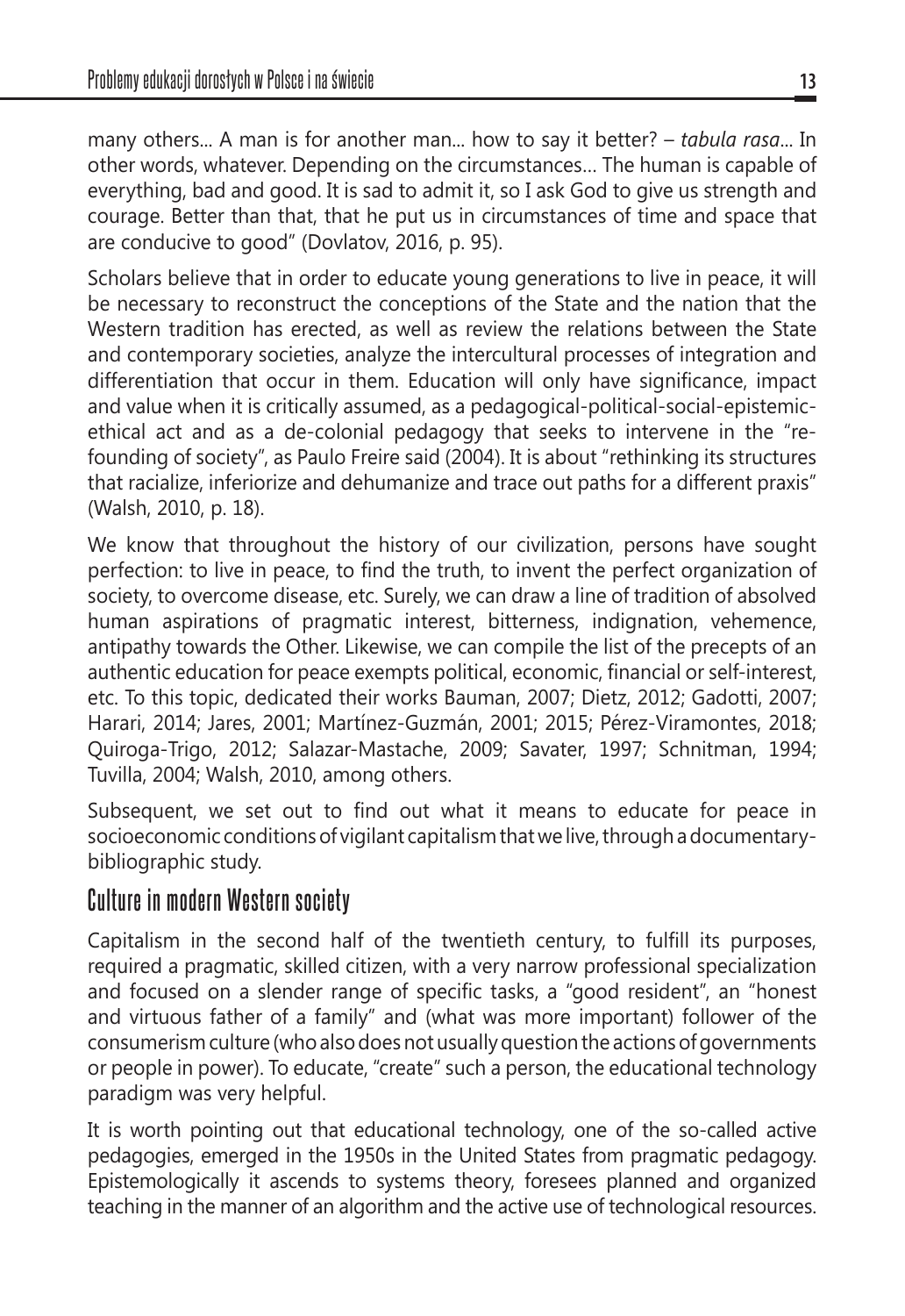In the same way, the vigilant capitalism of the beginning of the XXI century, is "cultivating" the "ideal human" according to its needs using different strategies, one of which is called resilience pedagogy (Vera-Poseck, Carbelo-Baquero, Vecina-Jiménez, 2006; Landazábal-Cuervo, Cardona, Ruiz-Manzanares, 2009; Cajigal- -Molina, 2017; Caldera-Montes, Aceves, Reynoso-González, 2016, among others) and peace education.

It is important to note that resilience, the key category of this instructive paradigm, is the capacity of a system, a community or a society exposed to a threat, to resist, absorb, adapt, transform and recover from its effects in a timely and efficient manner, in particular, by preserving and restoring their basic structures and functions through risk management (UNISDR, 2017).

Developing resilience capacity is part of peace education that aims to prepare to "change violent, exclusive and intolerant human behaviors in peaceful relationships, participate actively and responsibly in the construction of a peace culture acting from one´s own community with non-violent conflict treatment programs" (Grasa, 2000, p. 53).

Peace education is disseminated by multiple NGOs and governments at the international and national levels (generally disinterested, but sometimes very costly). Thus, the Mexican government (2018–2024), in the *Education Sector Program 2020– –2024,* mentions peace education among the priorities of the Mexican educational system. It must be recognized that academic activities related to this objective organized by the government are offered free of charge. This education is based on the contemporary Western educational model that permeates the educational systems of the world, including the Mexican, and that once again demonstrated its ineptitude in the face of the postmodern world´s challenges, since it has not come from the same discursive canon: equality, quality, coverage, inclusion, etc. However, the real purpose of educating remains the same: to prosecute humans, according to the needs of each society. And the needs of Western society are to mold an obedient citizen and faithful follower of Western culture.

The concept "culture" is understood from Bourdieu´s theory, according to which, "[…] the culture of the ruling classes is imposed as the legitimate culture, making itself recognized as an obligatory point of reference and as an unmeasured unit of measure of all subaltern forms of culture"(Bourdieu, 1996, p. 21). This perception of culture leads to place it in the ideological dimension and see it as the dogma of the social layers with power. Taking culture as the doctrine of the favored classes puts the subject at risk of being influenced by the ideas of the pragmatic world. It makes you think that your ultimate goal is profit, a material benefit that is the greatest possible.

In relation to the above, it is worth specifying that the term "Western culture" refers to the beliefs, customs, traditions, lifestyle, *habitus* (in Bourdieu´s words) of the "European global center" that was established between 1750 and 1850, according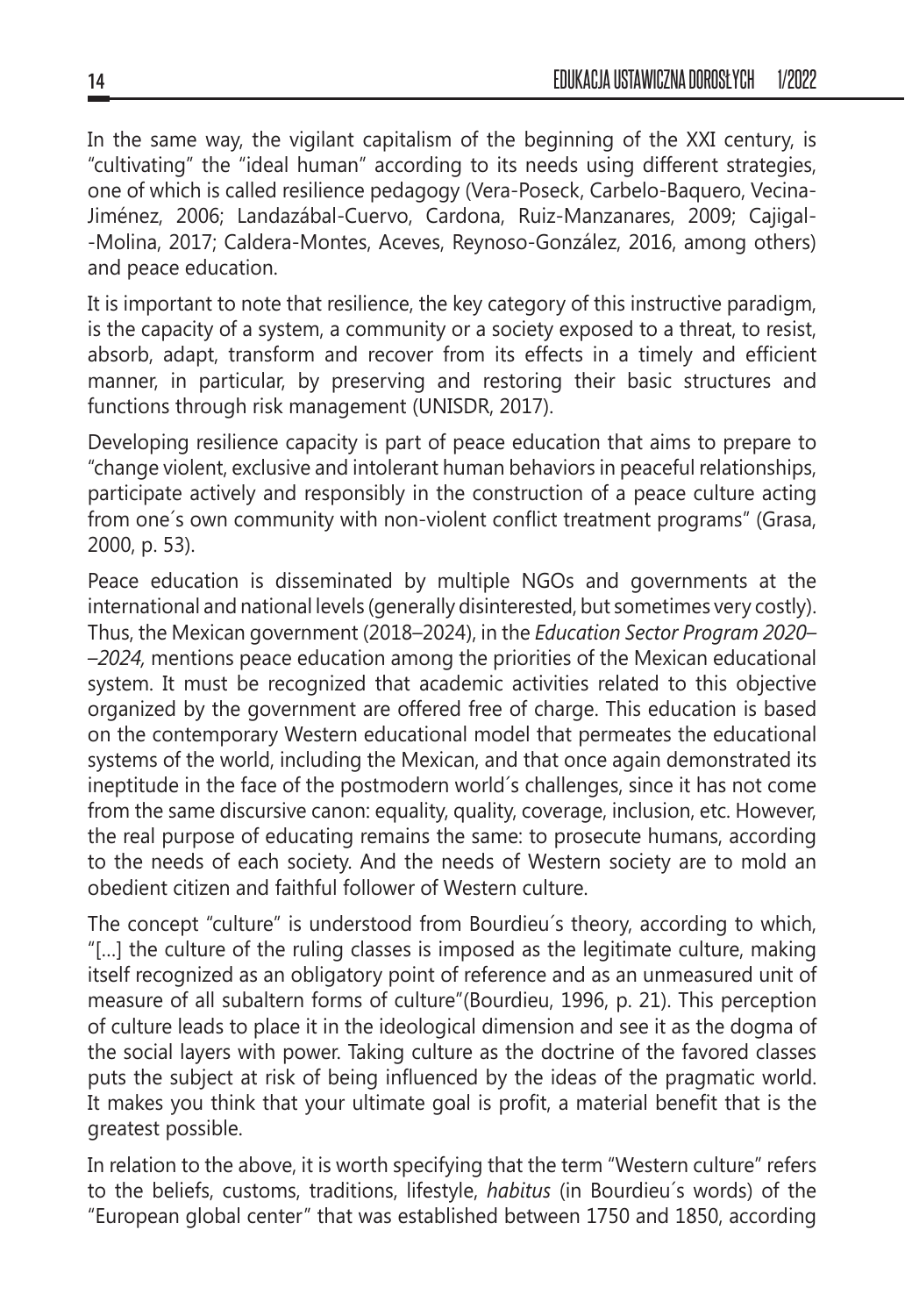to contemporary Israeli sociologist Yuval Noah Harari (2014), when Europeans "[…] humiliated the Asian powers in a series of wars and conquered large parts of Asia. [...] Even in 1775, Asia accounted for 80% of the world economy. The economies of India and China accounted for two-thirds of global production, and Europe was an "economic dwarf". Today, almost all humans are […] European [or Westerners] because of their tastes, the way they dress, think […] see politics, medicine, war and the economy […] listen to music written in the European way […]" (Harari, 2014, pp. 309–310).

Western culture, according to Baudrillard (1978), is distinguished by the simulation that can never be unmasked, the confusion of the truth, the imposition of the real: "[…] we live in a universe strangely similar to the original, things appear bent by their own staging". We live in "[…] Disneyland (a deterrent mechanism that regenerates the fiction of reality) with the dimensions of a whole universe". We live by replacing the real with the signs of the real, we retract every real process due to its double operative, "[…] a reproductive, programmatic, impeccable machine that offers all the signs of the real and, in short, all its adventures" (Baudrillard, 1978, pp. 7, 24–26). Therefore in our Western tradition, a sign exports the depth of meaning, it is changed for meaning, and as a guarantee of this change, anything works.

Referring to Western culture as an ideology, Nietzsche (19th century) defined it as the ability with which "one keeps up with his time". Through it, all the ways that allow person to enrich himself in an easier way are known, with which all the useful means of trade between peoples and nations are mastered. Thus, the real problem of culture consists in "[…] educate as many "common" persons as possible (in the sense in which a currency is called "common") in such a way that from the amount of their knowledge they obtain the greatest amount of happiness and profit. Hence, a "fast" culture is needed, which trains individuals in a hurry to earn money" (Savater, 1997, pp. 221–222).

In this Western society, the educational objectives of initiating the student into culture (understood as universal cultural baggage), communication and coexistence with other people, help him create his own image, his personality, induce him to understand the Other, have not been a priority. Unfortunately, examples of these educational practices are rare internationally, especially in Mexico. Perhaps, this is due to the fact that a real and in-depth analysis of pedagogical theory, educational epistemology, the socioeconomic conditions in which we find ourselves and what we can put before this scenario as educators, is not carried out.

#### **Vigilant capitalism and emergence of the new world culture**

According to some statesmen, direct violence actually decreased considerably (compared to human exterminations in medieval times or during the First and Second World Wars), however, it is evident that indirect structural violence (according to Galtung´s classification) increased tremendously. It is a distinctive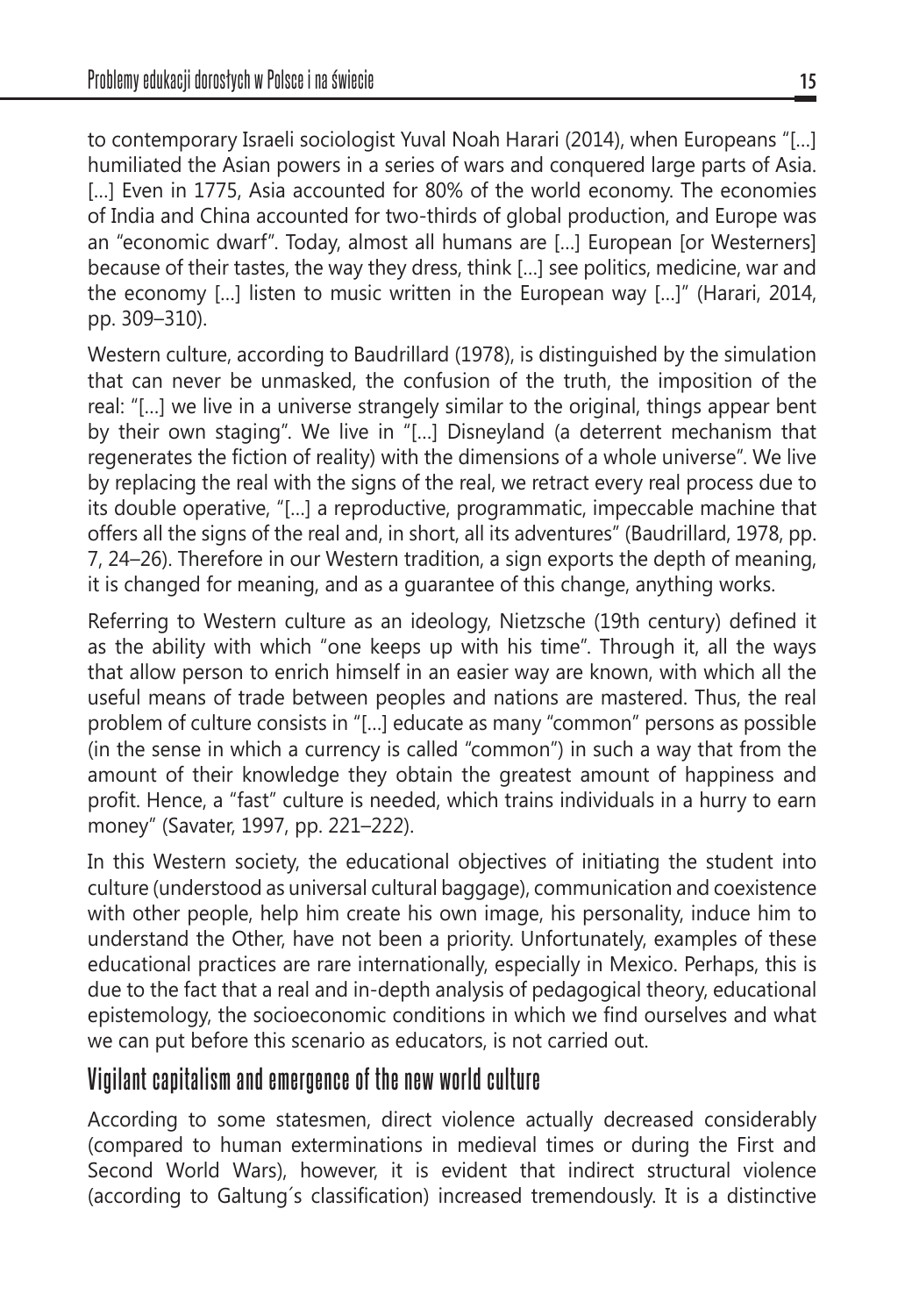feature of the so-called "vigilant capitalism", which watches over the population (consumers) at every step, to find out what they like, what they don´t like, how they act, what they do, using ICT as a means of manipulation of the masses. We live in the age of consumerism when "all values are dissipated and desires are absent". As mentioned Pelevin (2001), "[…] the turning point in the development of world culture, it became the first video clip of "Pepsi Cola". In it, two monkeys were compared. One of them drank a simple soft drink and was able to perform some simple logic actions with the cubes and chopsticks. Another drank Pepsi Cola. Very happy, this monkey was driving a truck of the year hugging several supermodel girls […]" (Pelevin, 2001, p. 12).

In this "new world", publicity and marketing play a fundamental role: "Publicity is a powerful and very dangerous thing […] it pollutes the environment […] it sells all kinds of shit […] it makes you dream of things you will never have. About the eternally blue skies, about the invariably seductive beauties, about the perfect happiness tinted in Photoshop... Licked images, fashion motifs... But when you tighten your belt, you collect money and finally buy the car, the limit of your dreams, this one will become obsolete, old-fashioned" (Beigbeder, 2000, p. 25).

In this sense, following Yuval Noah Harari (2014), the methods that Hitler used to persuade people, are nothing compared to the psychological and genetic manipulations of today. If Hitler was only a good orator (and a romantic painter) and used only his voice and his emotions (although his propaganda rhetoric was opposed to the voice of reason), now the marketers, the politicians study each of us, analyze our needs and expectations, they manipulate us without our realizing it (p. 369).

Another distinctive feature of our time is the Internet which appearance, basically, heralded the end of the modern era (which arose with the printing press in the Middle Ages changing the relationship of human with the text, leading to the individual´s personalization). With the Internet, the hypertext that was used before the printing press, and the art of its creation, "the game of beads", is resurrected. The Internet serves as a catalyst for any information and its dissemination, unfortunately, often negative, aggressive, vulgar, also increasing the aggressiveness of persons. These aggressiveness and vulgarity reach such a degree that neither serious shocks of life, nor natural or social cataclysms, nor pandemics (speaking of COVID19) do not make human learn the lesson, change his attitude (Vodolazkin, 2021).

As a response to direct and indirect violence, radical changes occur in the life´s perception, a new philosophy arises, the new worldview (and with it, the new culture) emerges: we are moving from the strictly ordered, romantic, patriotic, exalted, nationalist, puritanical, prudish vision of the world towards cosmopolitan, chaotic, anarchic, abstract, surreal, cynical ontology. As a "defense", the postmodernist perspective is developed: a destructive style with the use of the forms of grotesque and burlesque to interpret the reality that comes out of the framework of "normal" life: "[...] we live in the time [...] when it is not clear what to fight for and what to wish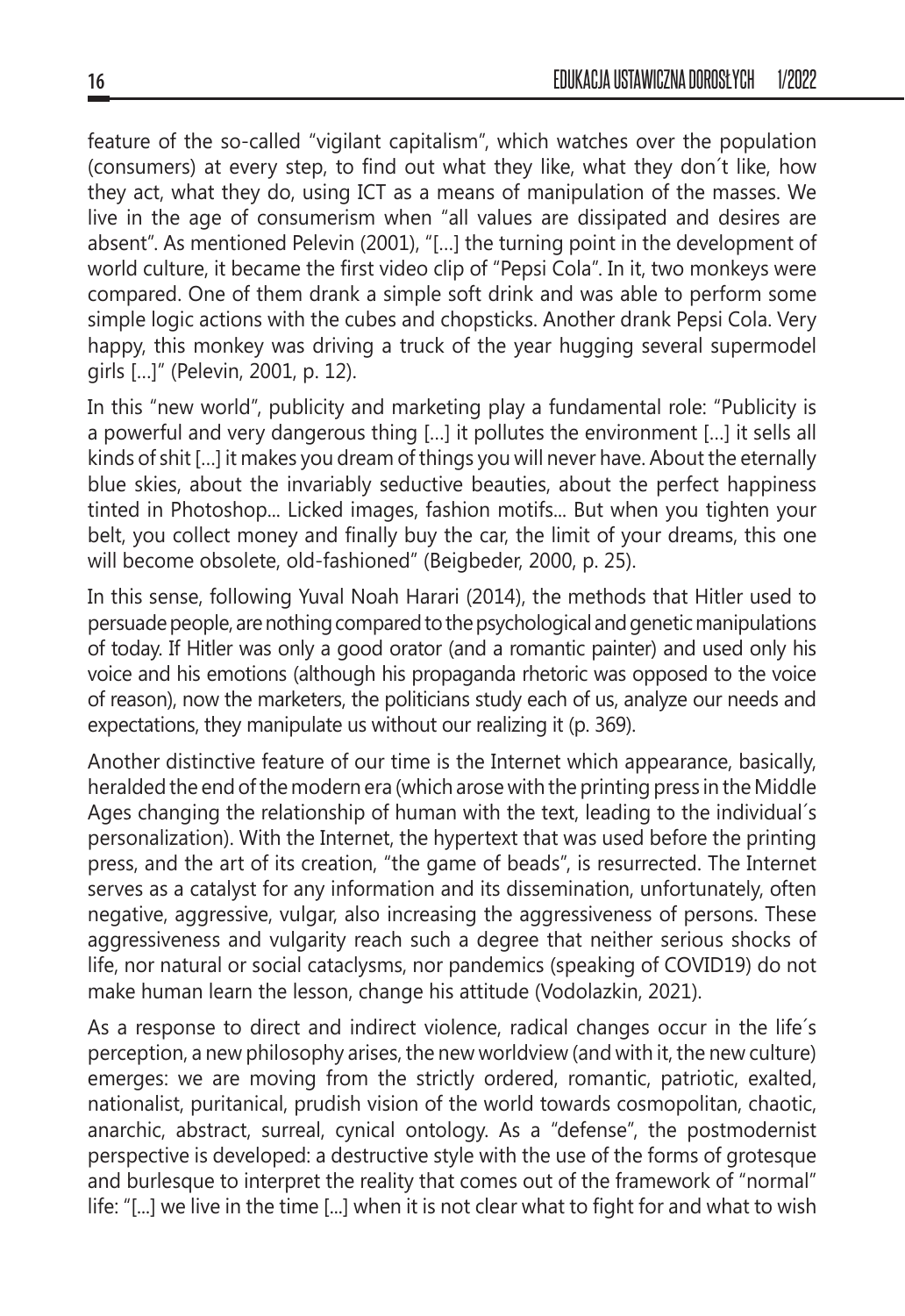for, and there is no cure for the looming emptiness, so we can only laugh" (Pelevin, 2001, p. 16).

It is worth remembering that postmodern thought was born at the beginning of the 20th century with Sartre, Camus, Jaspers, Bakhtin, Gramsci, the Frankfurt School, and developed in the middle of the same century by the neo-Marxists Habermas, Bourdieu, Foucault, Baudrillard, Loureau, Lobrot, Passeron, Boudelot, Establet, Ricoeur, among others. Since the beginning of the last century (and until today), the place of ethics (the science that explains how human should be) has been occupied by psychology (the science that reveals what human is really: "The human knew things about himself that he did not know before, he could only guess" (Dostoevsky, 1991)). The objectivity of the natural sciences is changed by subjectivity, the common world is "falling apart", realism is replaced by surrealism, by mystical realism (for example, the works of Gabriel García Márquez, among others), absurdism, because it is not possible to describe realistically what happens.

Faced with the absurd, the vulnerability of human is accentuated. In the words of Camus (1942), human rises above all ideology, ignores the canons, impositions of the world that professes morality of "sober clarity", frees himself from all social norms, from all taboos, reconstructs aesthetics without illusions, with romantic irony, he becomes aware that life is absurd, the thought is paradoxical, the heavens are empty, the world is irrational; he builds his own ethics based on the fact that "only me and my own circumstances exist; good and evil only mean that what I imagine" (Camus, 1942).

We came to the understanding that culture "will not save us from our barbarism". Logic, rationality, lead to terrible things (20th century dictators, weapons of mass destruction, etc.). Hence, human rationalism falls apart, "swallows" itself, vanishes; human increasingly looks away from him and tries to understand the irrational, primitive mind (hence the assumption that madness is the only way to be free in a "reasonable" world).

It must be recognized that centuries ago, the methods of "domestication", "training" of the masses, of slavery, were less sophisticated (torture and bonfires of the Inquisition, prisons, forced labor in inhuman conditions, concentration camps, etc.), more naive, open and direct (direct violence, murder, martyrdom, mass annihilation, etc.). Now, these methods and actions are completely intangible, they occur at the level of the psyche (hidden and decorated with harmless and very attractive "candy wrappers"), therefore, survival strategies, refraining from this "enchantment", are changing. In his search for the path "towards the light", "liberation", human denies all ancient values: family, career, homeland, etc.; he seeks freedom in relationships, uses excessive indecent vocabulary and explores other tactics of resistance.

For example, the use of rudeness is an escape from the world of lies and violence. Despotic regimes are always distinguished by their rejection of intemperate lexicon. Paradoxically, the outsized cruelty is accompanied by verbal prudishness. Hence,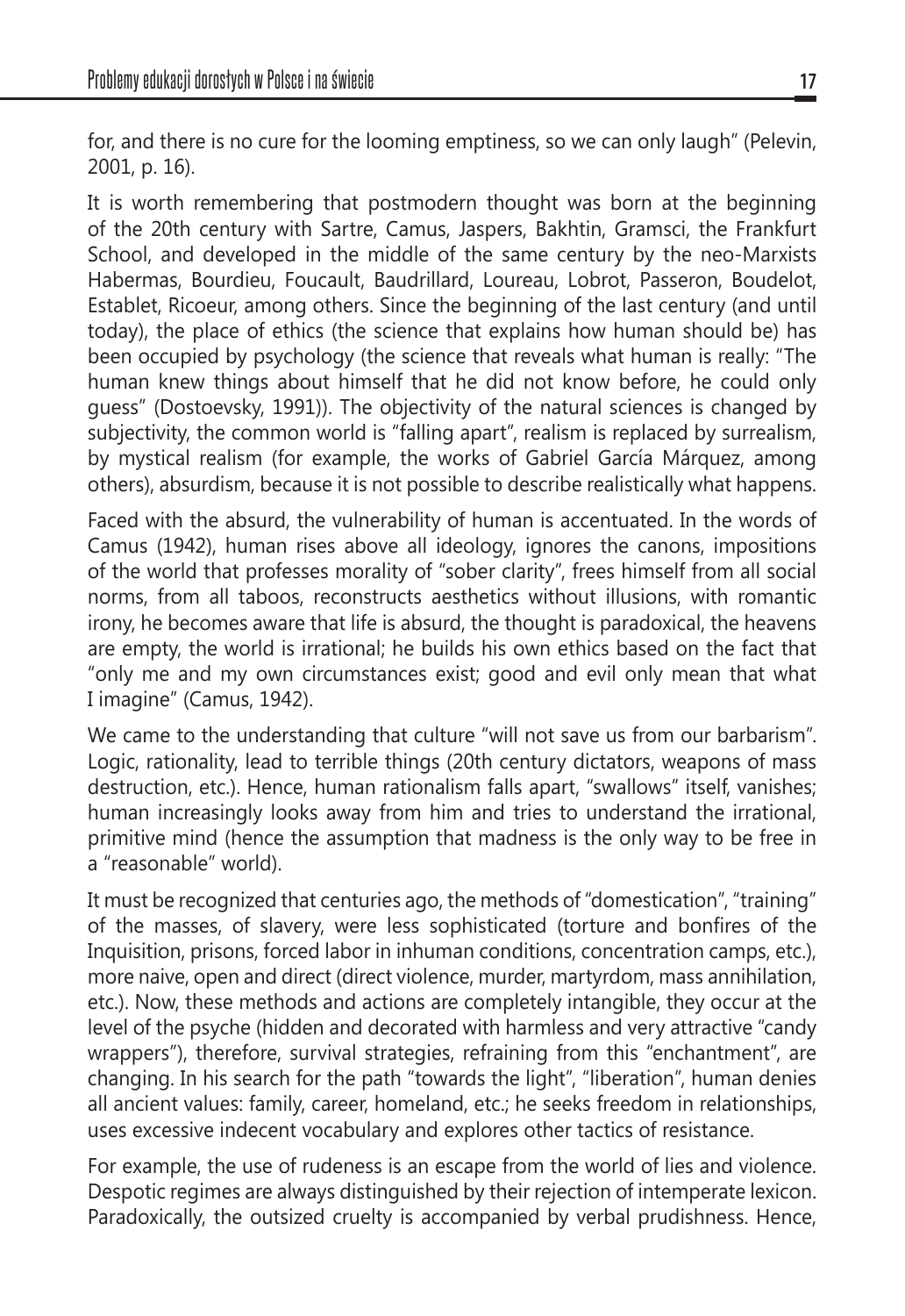the word has lost its value to such a degree that the longer you remain silent, the more the other people listen to you. For the same reason, there is also an interest in non-Western peoples (for example, the Amerindians), since lies, deception, are not rooted in their cultures; they did not create civilization as destructive as the Western one

### **Education in the era of vigilant capitalism**

In this context of substantial trade-offs, what content should education for peace handle in order to correspond to the expectations of the new generations? Should it be based on the idea of postmodernity of the twentieth century of transition from individualism towards the change of oneself, the understanding and tolerance of the Other? Or is another vision of the world, that of the 21st century, already in the making? Perhaps, this occurs in the same way as modern thought germinated in the Middle Ages and developed in the nineteenth century with the ideas of the superman of Nietsche, of the armed class struggle of Marx, with the works of Dostoevsky (whose novel character wonders: "Am I a fearful animal or do I have the right [to kill the old usurer]?"), leading to individualism "at all costs" in the second half of the 20th century.

From the historical examples of the time (the USSR, the two World Wars, the pavements of the "revolutionary", "reformist" dictators), it is concluded that armed movements, struggles, revolutions, violence are not converge on nothing. True social change will occur only from the transformation of human consciousness. Human must manage to change himself, put aside his survival instincts, his rationalism, pragmatism, learn to be happy not by having much, but by being satisfied with what he has.

Apparently, we are witnessing the beginning of such changes at the moment. Will human really achieve freedom understood as a high degree of consciousness, responsibility that requires abstraction, deliberation, reflection, critical thinking? When will human be truly free, and not only to choose his dependence on something or someone (in the words of Herman Hesse, 1943)?

For this to be possible, education must be apolitical (outside ideologies), nonlinear, horizontal, flexible, affordable, favoring intercultural communication and logical pluralism, developing equitable interrelation and interaction, where the student-subject builds his own systems of ideas, knowledge, theories, learn to "overcome the limits", transgress the borders to know the Other. Today, the task of education consists of "touching souls" of each one of the individuals, addressing each one. It is no longer the time to "proclaim the masses", operate with such terms as "population", "nation", "race", "the common good", and so on (Vodolazkin, 2021).

Around this task, the efforts of educational researchers are combined. In their work, they rely on the work of different schools of thought of the twentieth century, mainly neo-Marxist: the historical-cultural with Vygotsky, Luria, Leontiev, Rubinshtein,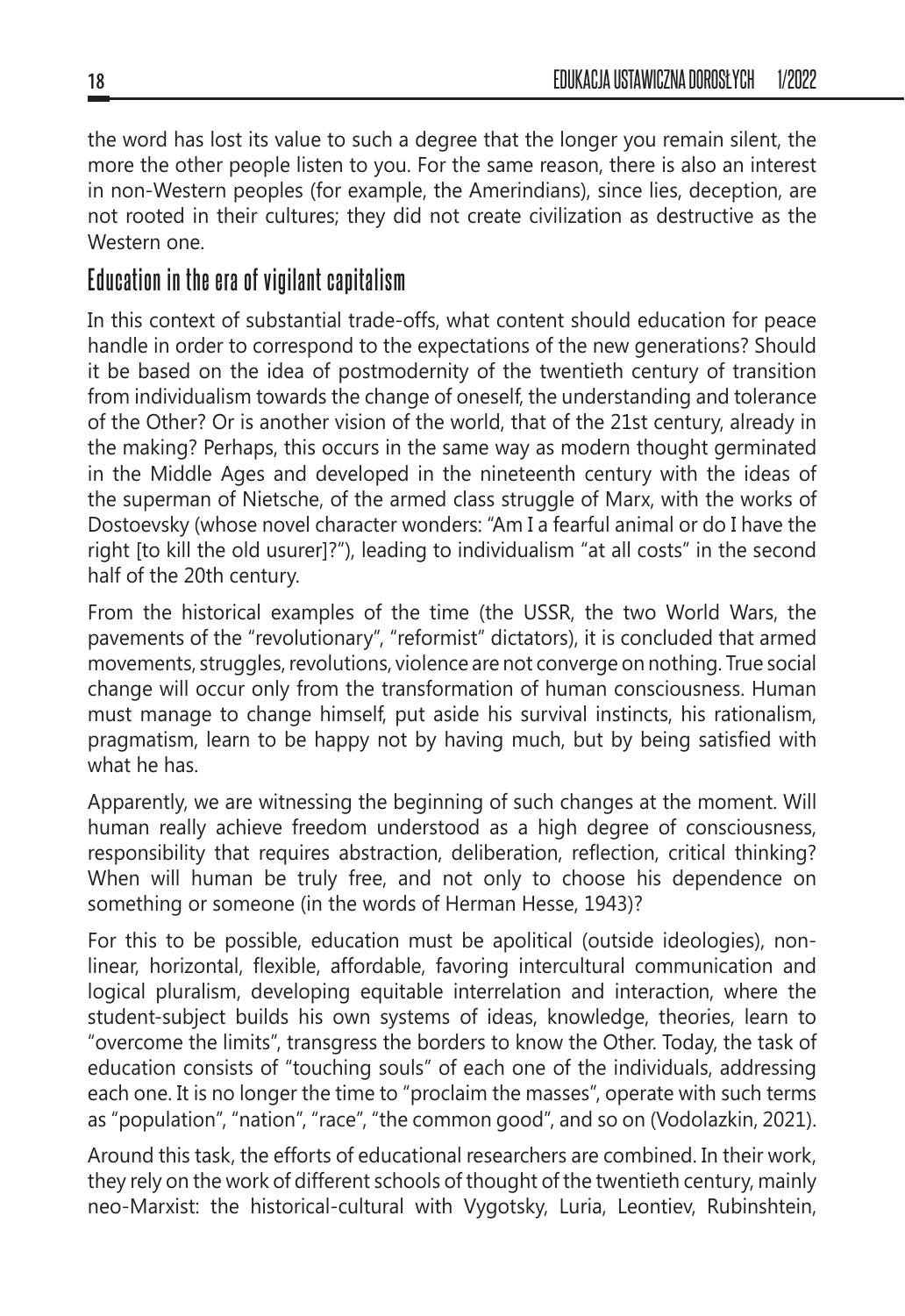among others; the Frankfurt School and its critical theory with Horkheimer, Adorno, Habermas, Marcuse, among others; the critical curricular approach with Tyler, Taba, Sabat, Stenhouse, Addine, among others; the institutional analysis with Lapassade, Loureau, Castoriadis, Hess, Guattari, among others; the radical or critical pedagogy and theories of cultural reproduction of Bourdieu and Passeron; that of resistance with Foucault; the Freire´s pedagogy of the oppressed; the border pedagogy of Giroux, among others.

The aforementioned schools use concepts such as "hidden curriculum" (the metacommunication system that serves to control the content of teaching), "cultural reproduction and self-reproduction of the school institution", "internalized habits", "critical thinking", "transgression", etc., which use is intended to build the new educational ideal: a free, innovative, reflective and self-reflective human being (one who understands the other through self-understanding), critical, plural, capable of self-training, self-organization, living in a multicultural environment, knowing how to listen, understand, be sensitive to the experience and condition of the Other, be perceptive with the environment.

#### **Conclusions**

In summary, it can be affirmed that the new socioeconomic conditions (vigilant capitalism and emergence of the new world culture) require the development of the principles of education to face the phenomena of structural violence, aggression, consumerism, loss of values. The objective is to erect horizontal education, without hierarchies and positioning, without dominance and submission, with cooperative learning and the use of qualitative or mixed research, exploitation of the student´s previous experience as one of the resources for learning, with the emphasis on the formation of critical thinking and reconsideration of the meaning of difference.

Notwithstanding the educational ideals of the so-called "peace education", its massive formal implementation in the educational systems of the region through the inclusion of the corresponding topics in a transversal manner in the school education programs, as well as the training of students, managers and teachers in the expensive *Peace Education* courses of national and international NGOs, causes the risk of reducing their content only to the form and presenting their objective as the introduction of the pedagogy of resilience in order to alleviate the nonconformities of the population expressed through violence, crime, fanaticism, etc. This can have negative consequences (and, in fact, it does), since, finally, the content, the meaning, the background of the teaching is not transformed, but only its external structure, causing, at the same time, the decrease of educational quality and alienation of knowledge.

Thus, important aspects left out such as democracy and equity, respect for the dignity of the subjects of the educational process, the flexibility of the curriculum, methodological and computer support, the possibility of individual work with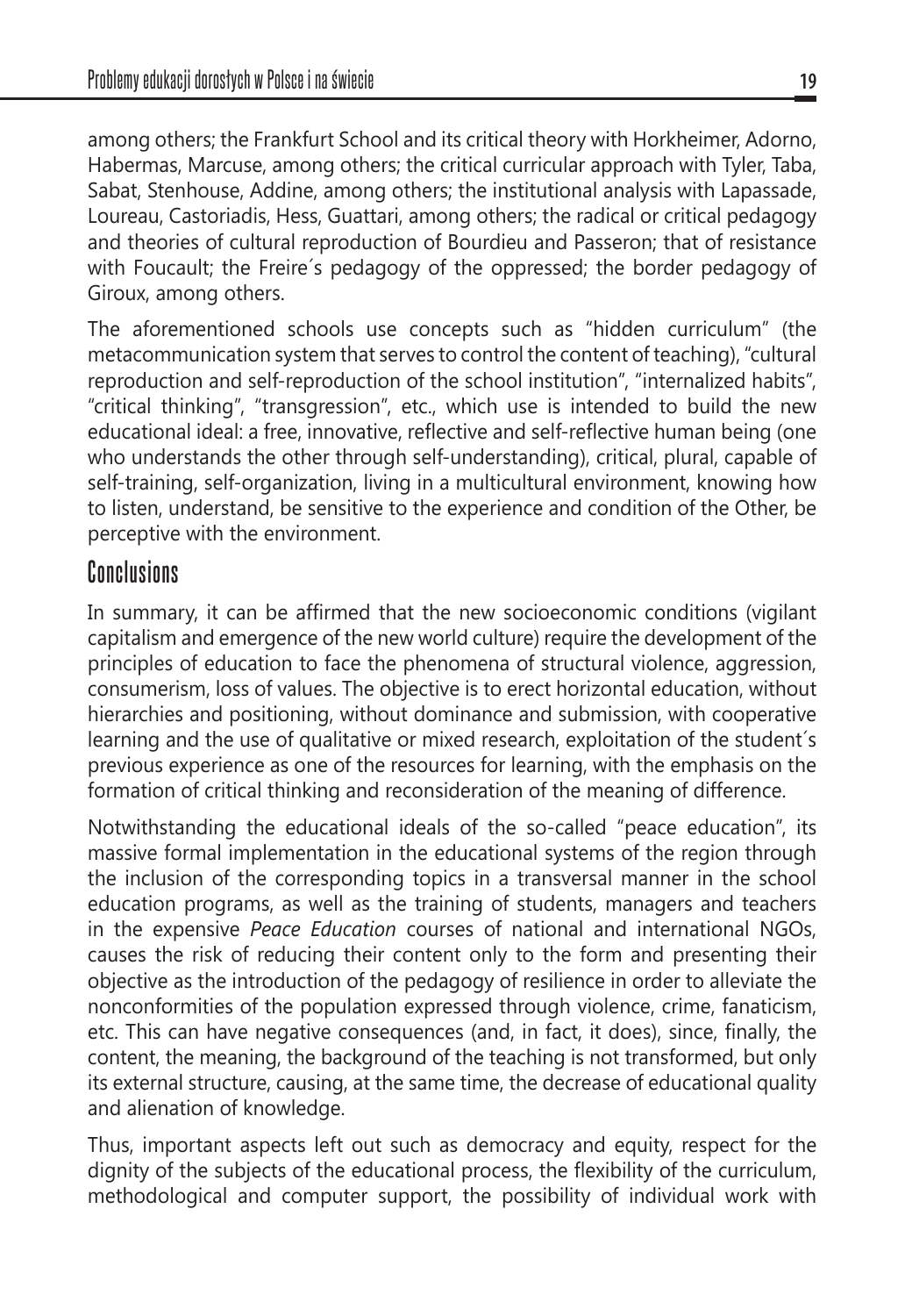students (by reducing of the students number per teacher), the differentiation of the remuneration to the teacher based on their real achievements, the creation of the conditions for research, the elevation of the prestige of knowledge, the respect for intellectual property, among others.

To implement correctly the education for peace in times of vigilant capitalism, it is necessary to clearly define the precepts on which it should be based, to know in depth the theories that support these ideas of "peace" that will be transmitted to young generations. It is vital to trace the genealogy of education for peace, its antecedents in dialectical philosophy and neo-Marxism, to know in depth what the theorists of complex thought, interculturality and cultural relativism postulate.

The foregoing acquires relevance in world educational contexts, particularly in Mexico, because the implementation of education for peace at different educational levels occurs without a clear understanding by the teachers, what this pedagogical approach is about. In short, education for peace implies a challenge for the educational society, first in the clarification of its conception and use, the commitment to the responsible implementation of this paradigm, the caution regarding the expectations that derive from it, and finally, the discussion regarding the type of human who is being trained to favor his development, acquisition and construction of equitable and socially responsible knowledge, since the current position of educational institutions regarding this approach leaves much to be desired.

It would be convenient that the future research should focus on finding out the specific features of education for peace, in particular, through a comparative analysis of the characteristics of the peace education and education for peace.

#### **References**

- 1. Baudrillard, J. (1978), *Cultura y simulacro*, Barcelona, Editorial Kairós.
- 2. Beigbeder, F. (2000), *99 francs*, Paris, Éditions Grasset.
- 3. Bourdieu, P. (1996), *Raisons pratiques*, coll. Points, París, Seuil.
- 4. Camus, A. (1942), *Le mythe de Sisyphe: Essay sur l'absurde*, Paris, Les Éditions Gallimard, Collection Les essais, XII.
- 5. Dostoievski, F. (1990), *Crimen y castigo*, Moscú, Editorial Literatura clásica.
- 6. Dovlatov, S. (2016), "La zona", en *Obras selectas*, San Petersburgo, Azbuka-Attikus [Сергей Довлатов «Зона (записки надзирателя)», «Малое собрание сочинений» 2016, СПб.: Азбука, Азбука-Аттикус].
- 7. Grasa, R. (2000), "Evolución de la Educación para la Paz. La centralidad del conflicto para la agenda del siglo XXI", en *Cuadernos de pedagogía*, No. 287, 2000, pp. 52–56.
- 8. Harari, Y. (2014), *De animales a dioses. Breve historia de la humanidad*, México, Penguin Random House Grupo Editorial, 493 p.
- 9. Hesse, H. (1943), *El juego de los abalorios. Ensayo de biografía de Josef Knecht, 'magister ludi', seguido de los escritos que dejó*, Zurich, Fretz & Wasmuth.
- 10. Kant, I. (1978), *Critica de la razón pura*, Madrid, Alfaguara.
- 11. Palacios, J. (1978), *La cuestión escolar*, Barcelona, Laia.
- 12. Pelevin, V. (2001), *Generation "P",* Moscú, Vagrius.